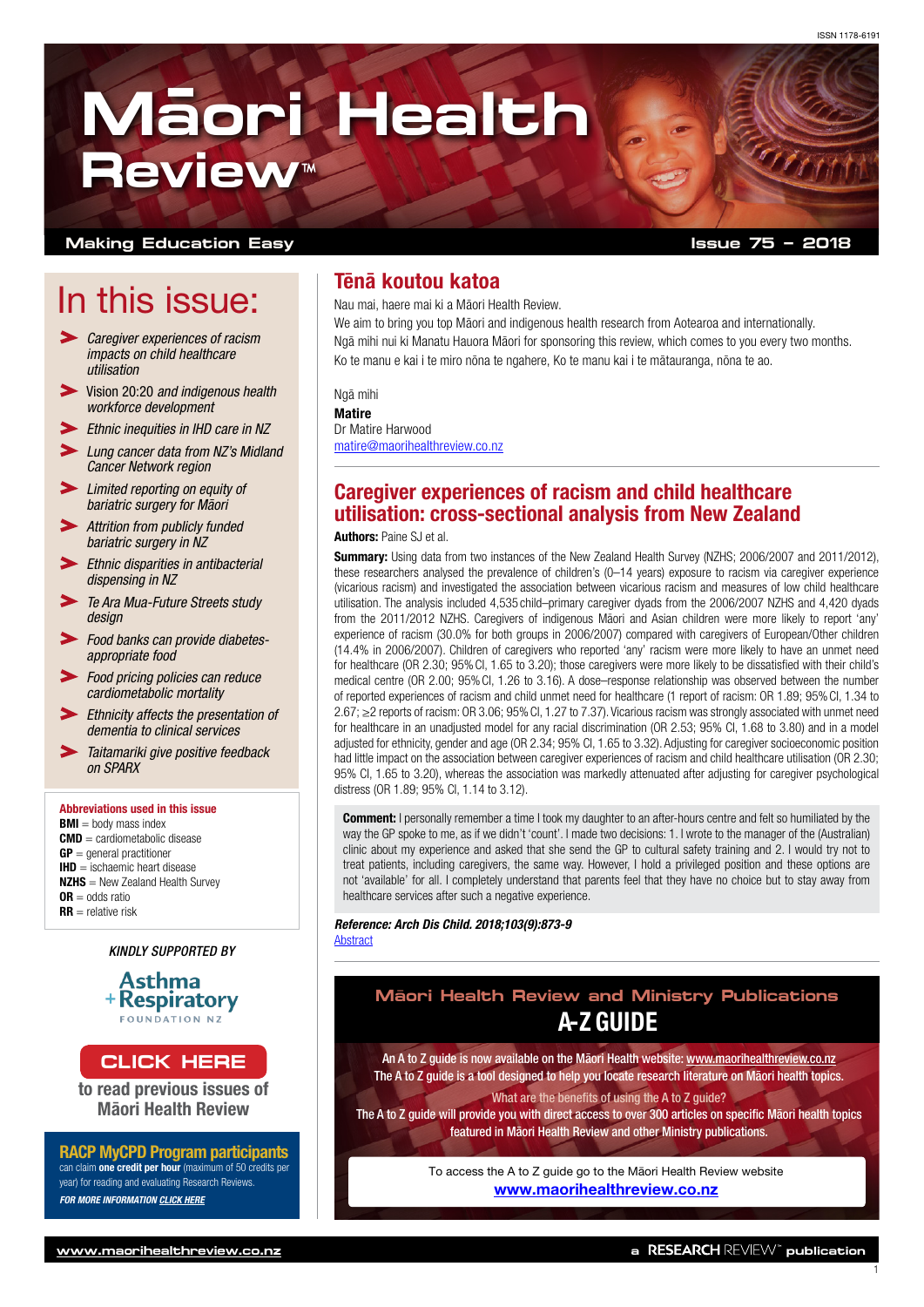<span id="page-1-0"></span>

## *Vision 20:20* and indigenous health workforce development: Institutional strategies and initiatives to attract underrepresented students into elite courses

#### **Author: Curtis ET**

Summary: This book chapter discusses aspects of the *Vision 20:20* initiative based at the Faculty of Medical and Health Sciences (FMHS) in the University of Auckland. This initiative aims to achieve Māori and Pacific success within health, increasing the number of Māori and Pacific health professionals to 10% of the health workforce by the year 2020. Based on research findings and programme experience, 12 effective practices for tertiary institutional action are presented within the areas of: recruitment; admission; bridging/foundation education; and, retention. The chapter argues that tertiary institutions can (and should) support indigenous health workforce development by ensuring that their interventions are aligned with a widening participation and social justice agenda.

**Comment:** Given the recent attention in the media about recruitment of Māori into health studies, this article provides valuable evidence on the 'why' and 'how'. As the author suggests, key factors include Māori leadership of such programmes, and university commitment to supporting Māori rights to be doctors and healthcare providers.

*Reference: In: Shah M., McKay J. (eds) Achieving equity and quality in higher education. Palgrave Studies in Excellence and Equity in Global Education. Palgrave Macmillan, Cham.* **[Abstract](https://link.springer.com/chapter/10.1007/978-3-319-78316-1_6)** 

## Trends in ischaemic heart disease: patterns of hospitalisation and mortality rates differ by ethnicity (ANZACS-QI 21)

#### Authors: Grey C et al.

Summary: These researchers examined trends in ischaemic heart disease (IHD) events by ethnicity among all New Zealand residents aged 35–84 years during the period 2006–2015. A total of 145,929 people in this cohort experienced ≥1 IHD hospitalisation and/or and IHD death between 2006 and 2015. There was a steady decline in the number of people who experienced IHD events. However, while IHD mortality rates declined by 3.1–5.4% per year for most groups, the decline was only 1.3% per year among Pacific women. IHD hospitalisation rates declined significantly by 3.6–8.8% per year in all groups. Māori and Pacific people were over-represented for IHD mortality rates; Indians were overrepresented for IHD hospitalisations. Indians also had the highest ratio of hospitalisations to deaths. For every person who died from IHD in 2014/15, 7–8 Indians compared with only 3–4 Māori or Pacific people were hospitalised with IHD.

**Comment:** An important reminder that IHD remains the most common cause of death for Māori. It is also the biggest contributor to the mortality gap between Māori and non-Māori, non-Pacific peoples. As the authors suggest, inequities appear to be due to differences in management at both primary and secondary care – more must be done to address this.

*Reference: N Z Med J. 2018;131(1478):21-31* **[Abstract](http://www.nzma.org.nz/journal/read-the-journal/all-issues/2010-2019/2018/vol-131-no-1478-13-july-2018/7618)** 

STRENGTHENING<br>CONNECTIONS<br>IN DIGITAL HEALTH : OC o.

**HINZ CONFERENCE 2018** 21-23 NOVEMBER 2018 \ Wellington **REGISTER NOW!** 

## Characteristics of lung cancers and accuracy and completeness of registration in the New Zealand Cancer **Registry**

#### Authors: Lawrenson R et al.

**Summary:** These researchers combined lung cancer registration data from the Midland Lung Cancer Register (MLCR, including Lakes, Waikato, Tairawhiti and Bay of Plenty District Health Boards) and clinical records, as well as from the New Zealand Cancer Registry (NZCR) for the period 2011–2015, to create a combined Midland Lung Cancer Dataset. The combined Midland Lung Cancer Dataset included 2,057 verified lung cancer registrations, including 656 (31.9%) Māori patients and 1,401 (68.1%) non-Māori patients. Compared with non-Māori, Māori patients were more likely to be diagnosed at a younger age, more likely to be female, more likely to be a current or ex-smoker and more likely to have SCLC. In adjusted analyses, Māori had a higher likelihood of SCLC than non-Māori (adjusted OR 1.55; 95% CI, 1.17 to 2.05). In logistic regression analyses, the likelihood of being diagnosed with SCLC was over 4-fold higher for current smokers (adjusted OR 4.06; 95% CI, 1.72 to 9.60) and nearly 3 times as likely for ex-smokers (adjusted OR 2.68; 95% CI, 1.14 to 6.30) compared to patients who never smoked.

**Comment:** A really important study that provides in-depth information about another major cause of death for Māori – lung cancer.

#### *Reference: N Z Med J. 2018;131(1479):13-23* **[Abstract](http://www.nzma.org.nz/journal/read-the-journal/all-issues/2010-2019/2018/vol-131-no-147927-july-2018/7641)**



Time spent reading this publication has been approved for CME for Royal New Zealand College of General Practitioners (RNZCGP) General Practice Educational Programme Stage 2 (GPEP2) and the Maintenance of Professional Standards (MOPS) purposes, provided that a Learning Reflection Form is completed. Please CLICK **[HERE](http://www.researchreview.co.nz/getmedia/89f04a26-be24-4534-9ca0-cf7427987515/2015-Learning-Reflection-Form.pdf.aspx)** to download your CPD MOPS Learning Reflection Form. One form per review read would be required.



Time spent reading this publication has been approved for CNE by The College of Nurses Aotearoa (NZ) for RNs and NPs. For more information on how to claim CNE hours please [CLICK HERE](http://www.nurse.org.nz/continuing-nursing-education-cne-template.html)

## A report titled

*Te Ao Auahatanga Hauora Māori: Māori Health Innovation Fund – Analysis of Te Kākano Seeding Innovation 2013-17*

was recently published on the Ministry of Health website. [https://www.health.govt.nz/our-work/populations/maori-](https://www.health.govt.nz/our-work/populations/maori-health/maori-health-providers/te-ao-auahatanga-hauora-maori-maori-health-innovation-fund-2018-2022/te-pataka)

Written for the Ministry by Sandy Kerr of Brown Research Limited, the report gives insight into a range of innovative models of service delivery trialled between 2013 and 2017 under the Te Kākano (seeding innovation) category of the Te Ao Auahatanga Hauora Māori: Māori Health Innovation Fund. It draws upon 22 individual programme evaluations that tell the innovation stories, and illustrates themes of success across the initiatives and discusses alignment to the Fund objectives, its overall aim and priorities.

Te Ao Auahatanga Hauora Māori: Māori Health Innovation Fund was established in 2009 to address the service gaps and unmet needs of Māori by the health system through trialling innovative models of service delivery by Māori health providers with the overall aim of achieving whānau ora.

[health/maori-health-providers/te-ao-auahatanga-hauora](https://www.health.govt.nz/our-work/populations/maori-health/maori-health-providers/te-ao-auahatanga-hauora-maori-maori-health-innovation-fund-2018-2022/te-pataka)[maori-maori-health-innovation-fund-2018-2022/te-pataka](https://www.health.govt.nz/our-work/populations/maori-health/maori-health-providers/te-ao-auahatanga-hauora-maori-maori-health-innovation-fund-2018-2022/te-pataka)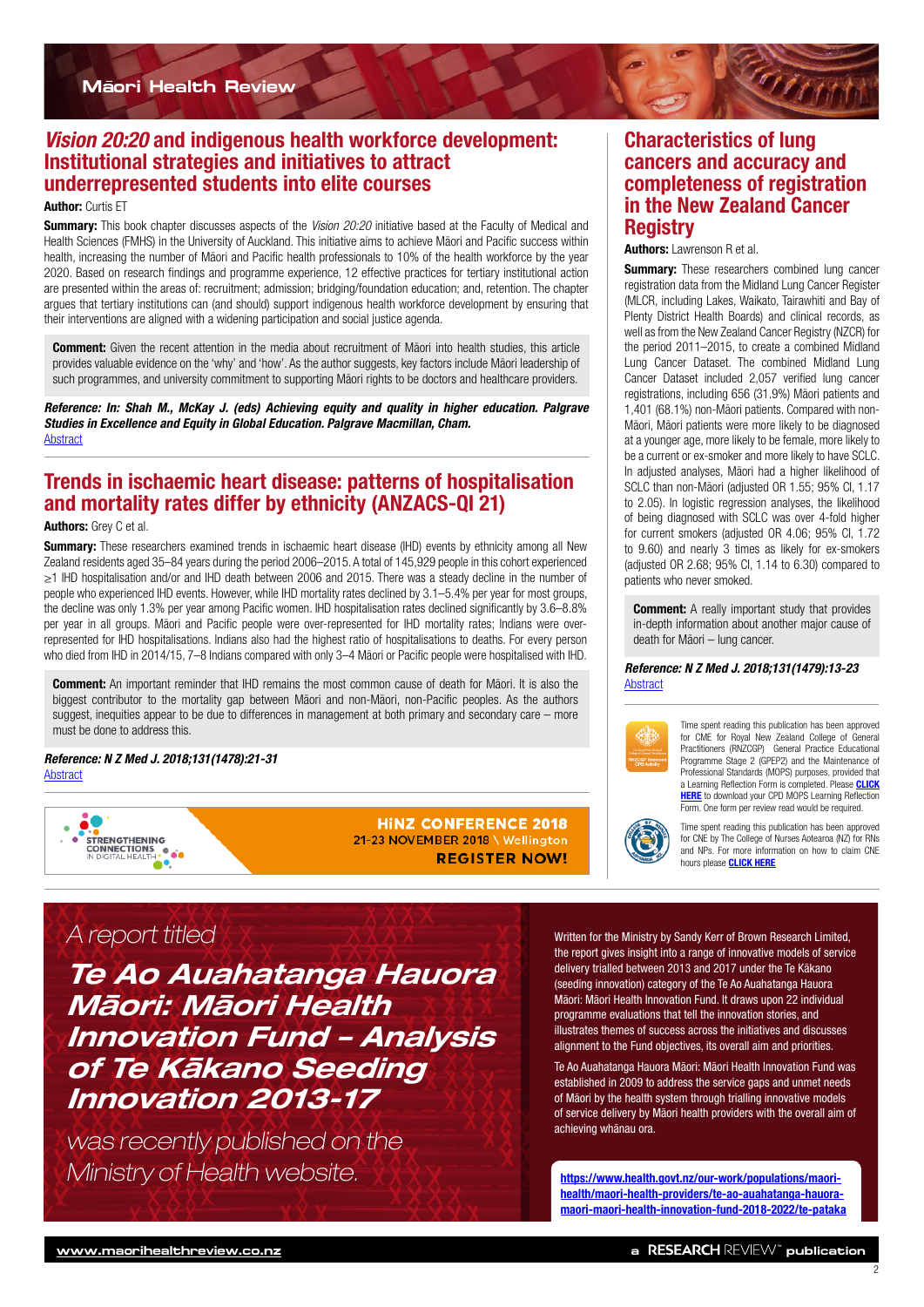<span id="page-2-0"></span>

## Media portrayal of Māori and bariatric surgery in Aotearoa/New Zealand

#### Authors: Rahiri JL et al.

**Summary:** This qualitative analysis examined all print and online news articles published in New Zealand between January 2007 and June 2017 that reported stories, opinion pieces or editorials concerning Māori and bariatric surgery. Of the 246 articles that were analysed, 31 (13%) were representative of Māori. Articles were scored on a 5-point scale that assessed the level of reporting as 'neutral' to 'positive' with a mean reporting score of 3.7 (Kappa score of 0.72; 95% CI, 0.66–0.78, p<0.0001). Thematic analysis identified 5 main themes: Attitudes towards bariatric surgery; complexity of obesity and weight loss; access to bariatric surgery; Māori advocacy; and framing of Māori. The major themes that emerged were access to bariatric surgery and attitudes towards bariatric surgery. Māori advocacy was also a common theme that arose largely due to the support of public funding of bariatric surgery championed by Dame Tariana Turia. Few narratives described equity of bariatric surgery provision and equitable outcomes following bariatric surgery for Māori.

**Comment:** See next paper.

*Reference: N Z Med J. 2018;131(1479):72-80* **[Abstract](http://www.nzma.org.nz/journal/read-the-journal/all-issues/2010-2019/2018/vol-131-no-147927-july-2018/7647)** 

## Attrition after acceptance onto a publicly funded bariatric surgery program

#### Authors: Taylor T et al.

**Summary:** These researchers retrospectively analysed data from 704 New Zealanders referred for and accepted onto a publicly funded bariatric surgery from 2007 to 2016. A total of 326 completed surgery successfully; 378 left the progamme before surgery, corresponding to an attrition rate of 54%. Attrition differed significantly by gender (men 66% vs 45% women; p<0.001) and ethnicity (39% in NZ Europeans, 50% in Māori, and 73% in Pacific patients; p<0.001). Whereas 2 out of 3 European women proceeded to surgery, compared with <1 in 7 Pacific men. Attrition was associated with having a higher mean BMI and being a smoker. Logistic regression analysis revealed a protective effect of employment against attrition for NZ Europeans (p<0.004), which was not apparent among Pacific patients.

**Comment:** The pathway into and through bariatric surgery is complex. As these studies suggest, the response of the health systems is affected by wider societal values, including the way society portrays and treats people of various genders, ethnicities, BMIs and work situations. I was a little disappointed to see the recommendation in the second paper for research on a person's culture, as a potential barrier, when there was little evidence to suggest that this was an issue. Perhaps a focus on the culture of our society, and how we view bariatric surgery, is warranted.

#### *Reference: Obes Surg. 2018;28(8):2500-7* [Abstract](https://link.springer.com/article/10.1007%2Fs11695-018-3195-y)

Privacy Policy: Research Review will record your email details on a secure database and will not release them to anyone without your prior approval. Research Review and you have the right to inspect, update or delete your details at any time. The views expressed in this Publication are personal to the authors, and do not necessarily represent the views or policy of the Ministry of Health on the issues dealt with in the publication.

**Disclaimer:** This publication is not intended as a replacement for regular medical education but to assist in the process. The reviews are a summarised interpretation of the published study and reflect the opinion writer rather than those of the research group or scientific journal. It is suggested readers revie the full trial data before forming a final conclusion on its merits.

Research Review publications are intended for New Zealand health professionals.

#### Independent commentary by Dr Matire Harwood

Dr Matire Harwood (Ngapuhi) has worked in Hauora Māori, primary health and rehabilitation settings as clinician and researcher since graduating from Auckland Medical School in 1994. She also holds positions on a number of boards, committees and



advisory groups including the Health Research Council. Matire lives in Auckland with her whānau including partner Haunui and two young children Te Rangiura and Waimarie.

## Ethnic disparities in community antibacterial dispensing in New Zealand, 2015

#### Authors: Whyler N et al.

**Summary:** Significant ethnic disparities exist in New Zealand in the incidence of various infectious diseases, including rheumatic fever, pneumonia and skin infections, all of which are substantially higher among Pacific and Māori peoples, when compared with people of European, Middle Eastern, Latin American or African, or Asian ethnicity. Antimicrobial stewardship interventions to improve antibiotic prescribing need to take account of these ethnic differences in the rates of infectious diseases. If these disparities are ignored, the health of some ethnic groups may be negatively affected. These researchers obtained demographic data on all patients registered with a general practice in New Zealand and on all community pharmacy antibacterial dispensings during 2015, in order to inform the development of antimicrobial stewardship interventions in New Zealand. The rate of community antibacterial dispensing for the total population surveyed was 3.01 dispensings per 1,000 population per day, and was 3.49 for Pacific, 3.23 for Māori, 3.02 for European, 2.70 for Middle Eastern, Latin American and African, and 2.35 for Asian people. Thus, even though the rates of many infectious diseases are very much higher among Pacific and Māori peoples than several other ethnicities in New Zealand, rates of antibiotic dispensings are only moderately higher for Pacific and Māori. In all ethnic groups, the rate of community antibacterial dispensing increased with increasing socioeconomic deprivation. Seasonal variation in antibacterial dispensing ranged between 34% in Asian people and 24% in European people.

**Comment:** With moves to discourage inappropriate prescribing of antibiotics, this study provides important evidence regarding antibiotic prescriptions for Māori and Pacific peoples.

*Reference: N Z Med J. 2018;131(1480):50-60* [Abstract](http://www.nzma.org.nz/journal/read-the-journal/all-issues/2010-2019/2018/vol-131-no-1480-17-august-2018/7664)

## Controlled before-after intervention study of suburb-wide street changes to increase walking and cycling: Te Ara Mua-Future Streets study design

#### Authors: Macmillan AK et al.

**Summary:** This article describes the design of a transdisciplinary project termed Te Ara Mua-Future Streets, intended to integrate community, policy and research knowledge and assess a range of outcomes. It is an area-level randomised, controlled before-after intervention study based in Auckland and aims to assess the effect of retrofitting street changes at the suburb scale on multiple health, social and environmental outcomes. The study is focusing particularly on identifying factors that improve walking and cycling to local destinations in low-income neighbourhoods and on reducing social and health inequities experienced by Māori and Pacific people. Qualitative system dynamics modelling was used to develop a causal theory for the relationships between active travel, walking and cycling infrastructures. Auckland Transport, the regional transport planning and investments authority, helped to develop the project and committed to funding the intervention construction. Auckland Transport and the study researchers have triangulated best evidence from the literature, transport policy makers, urban design professionals and community knowledge to develop interventions that were contextually and culturally appropriate. Direct observation and random sample face-toface surveys are measuring a wide range of objective outcome measures: road-user behaviour, changes to travel mode for short trips, physical activity, air quality, road traffic injuries, greenhouse gas emissions, and perceptions of neighbourhood social connection, safety, and walking and cycling infrastructure.

**Comment:** A really important study that looks at the design of our environments, and prioritises Māori, as tangata whenua and to address current inequities in health, social and environmental outcomes. I look forward to seeing the results.

#### *Reference: BMC Public Health. 2018;18(1):850* [Abstract](https://bmcpublichealth.biomedcentral.com/articles/10.1186/s12889-018-5758-1)

New Zealand Research Review subscribers can claim CPD/CME points for time spent reading our reviews from a wide range of local medical and nursing colleges. Find out more on our **[CPD page](http://www.researchreview.co.nz/cpd?site=nz).**